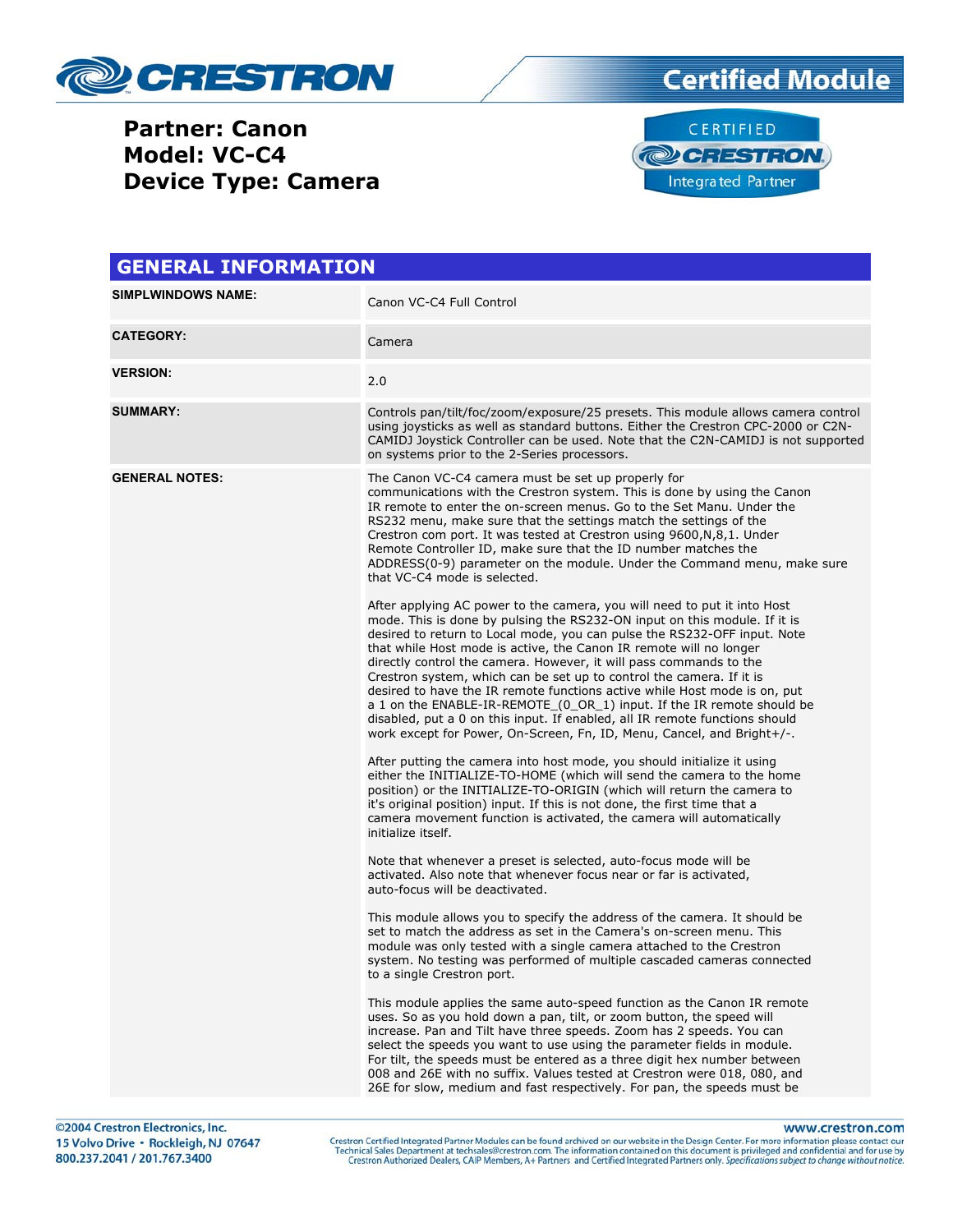



entered as a three digit hex number between 008 and 320 with no suffix. Values tested at Crestron were 018, 080, and 320 for slow, medium and fast respectively. For zoom, the speeds must be entered as a single digit number between 0 and 7 with no suffix. Values tested at Crestron were 1 and 7 for slow and fast respectively. Note that you could disable this auto-speed function entirely by entering the same value for slow medium and fast speeds.

This module provides access to 25 presets stored in the Crestron system. You cannot select a new preset until the camera has finished going to the previous preset. While the camera is going to a preset, the PRESET-BUSY output will be high. Storing a preset is a three step process: 1. Move the camera to the desired position

2. Pulse the SAVE input - SAVE-FB will go high indicating store mode is active. 3. Pulse the preset you would like to store the position into.

This module provides access to the exposure settings of the camera. Note that certain settings are only available when the camera is in certain modes. Specifically, AE-BRIGHT-UP/DOWN and BACKLIGHT-COMPENSATION ON/OFF

are only available when the camera is in Auto-Exposure Mode. AGC, SHUTTER, and IRIS adjustments are only accessible when the camera is in Manual-Exposure Mode. WHITE-BALANCE adjustments are only valid when the camera is in Manual White Balance Mode.

This module also provides inputs for joystick controls as would be provided by Crestron's CPC-2000 Joystick Controller. Connect the analog outputs of the joystick controller to the appropriate -JOYSTICK and -SPEED inputs of this module. Note that there is no input for focus speed, since this cannot be adjusted on the camera. Also note that the camera will prevent both focus and zoom from being adjusted simultaneously. It will allow only one of Focus or zoom to be adjusted at one time. Pan, tilt and either focus or zoom can be adjusted simultaneously. If joystick controls are to be used, it is not recommended to use an ST-COM for control of the camera.

There are two sets of joystick inputs that can be used. The signals prefaced with CPC-2000 are designed to be connected to the corresponding signals on a Crestron CPC-2000A Joystick Controller. The signals prefaced with C2N-CAMIDJ are designed to be connected to the corresponding signals on a Crestron C2N-CAMIDJ Joystick Controller. Note that the camera will prevent both focus and zoom from being adjusted simultaneously.

Unused inputs can have a "0" assigned to them. Unused outputs should have unique commented out signal names assigned to them.

Speeds are set on the CPC-2000 by using the Speed knobs. On the C2N-CAMIDJ, two sets of speeds can be saved – High and Low. Speeds are set on the C2N-CAMIDJ as follows:

- 1. Select high or low speed by pressing the top (high) or bottom (low) button on the top of the joystick handle. The corresponding High or Low LED will illuminate.
- 2. Press the function that you want to set the speed for (Zoom, Pan, Tilt). The current speed will be displayed on the 2-digit display on a scale of 00- 99.
- 3. Rotate the wheel on the side of the C2N-CAMIDJ to the desired speed. The speed will be automatically saved.
- 4. Continue selecting and setting speeds until High and Low speeds have been set for Pan, Tilt, and Zoom. Focus and Iris speeds cannot be set.

The normal use of the side wheel on the C2N-CAMI-DJ is for Focus Adjustments. When FC is displayed the wheel will control focus When a number is displayed a

www.crestron.com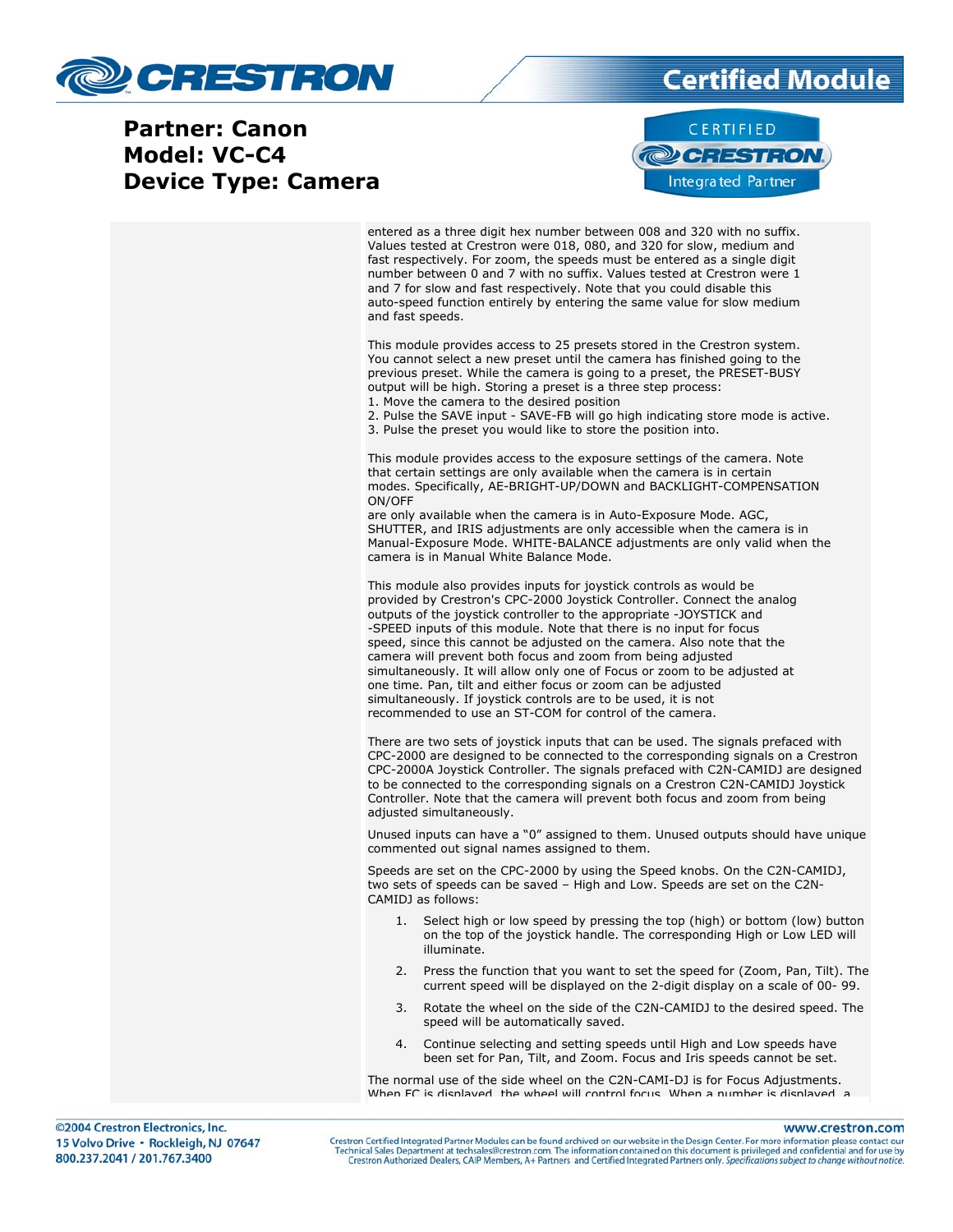

## **Certified Module**

**Partner: Canon** Model: VC-C4 **Device Type: Camera** 



|                                    | speed is being adjusted. The wheel can also be used to adjust the Iris. When the<br>camera is put into Manual Exposure mode, AP will be displayed, and the wheel will<br>control the Iris. After 5 seconds of inactivity, the wheel will default back to Focus<br>mode.<br>Note that all digital inputs to this module should be momentary, (as if<br>coming from a button on a touch panel), or 0, except where previously<br>noted. |
|------------------------------------|---------------------------------------------------------------------------------------------------------------------------------------------------------------------------------------------------------------------------------------------------------------------------------------------------------------------------------------------------------------------------------------------------------------------------------------|
| <b>CRESTRON HARDWARE REQUIRED:</b> | CNMSX, C2COM, ST-COM                                                                                                                                                                                                                                                                                                                                                                                                                  |
| <b>SETUP OF CRESTRON HARDWARE:</b> | <b>RS232</b><br>Baud: 9600<br>Parity: None<br>Data Bits: 8<br>Stop Bits: 1                                                                                                                                                                                                                                                                                                                                                            |
| <b>VENDOR FIRMWARE:</b>            | None                                                                                                                                                                                                                                                                                                                                                                                                                                  |
| <b>VENDOR SETUP:</b>               | VENDOR SETUP: Using on screen menus, must set:<br>1. RS232 baud rate/parity<br>2. Camera ID<br>3. VC-C4 command mode                                                                                                                                                                                                                                                                                                                  |
| <b>CABLE DIAGRAM:</b>              | <b>CNSP-504</b>                                                                                                                                                                                                                                                                                                                                                                                                                       |

# **CNSP-504**



| <b>CONTROL:</b> |   |                                 |
|-----------------|---|---------------------------------|
| TILT-UP/DOWN    | D | Press and hold to activate tilt |
| PAN-LEFT/RIGHT  | D | Press and hold to activate pan  |
| ZOOM-IN/OUT     | D | Press and hold to activate zoom |

©2004 Crestron Electronics, Inc. 15 Volvo Drive · Rockleigh, NJ 07647 800.237.2041 / 201.767.3400

Rear View of Connector

www.crestron.com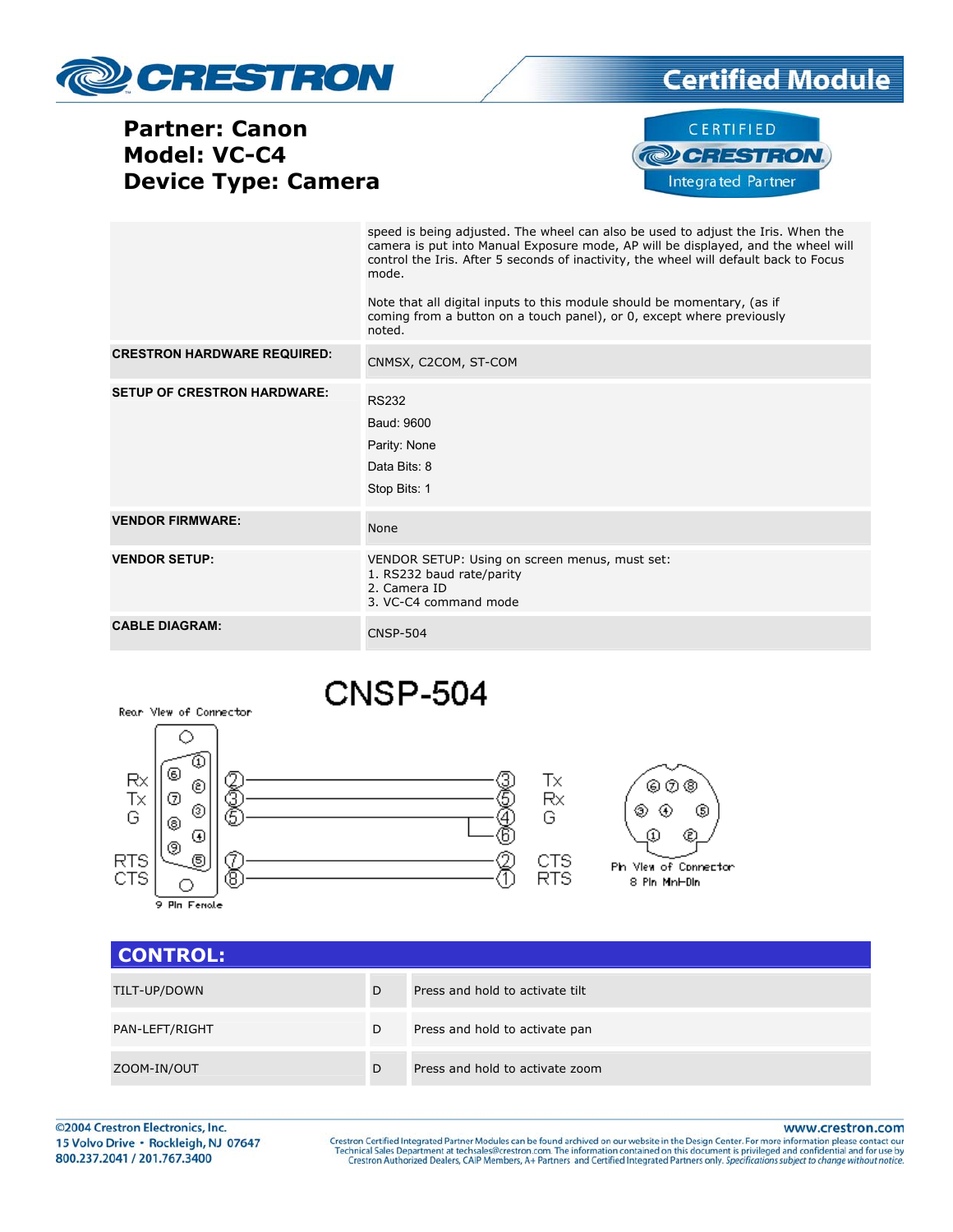





| FOCUS-NEAR/FAR        | D | Press and hold to activate focus. Will turn off auto-focus automatically                                                                |
|-----------------------|---|-----------------------------------------------------------------------------------------------------------------------------------------|
| AUTOFOCUS-ON/OFF/TOG  | D | Enable/Disable auto-focus mode                                                                                                          |
| PRESET-*              | D | If pressed while Save Mode active - will recall a preset. If pressed while Save<br>Mode active - will store a preset                    |
| <b>SAVE</b>           | D | Enable/Disable Save Mode                                                                                                                |
| <b>HOME</b>           | D | Send the camera to the Home position                                                                                                    |
| RS232-ON/OFF          | D | Activate/Deactivate Host mode. Camera must be placed in host mode before<br>any other commands will function.                           |
| POWER-ON/OFF          | D | Pulse to power the camera on or off                                                                                                     |
| INITIALIZE-*          | D | Pulse to initialize the camera to either it's home position, or it's original<br>position                                               |
| ENABLE-IR-REMOTE      | D | Place a 1 or 0 on this input to either enable or disable most of the<br>functionality of the Canon IR remote, while Host mode is active |
| EXPOSURE-MANUAL/AUTO  | D | Pulse to deactivate/activate auto-exposure mode                                                                                         |
| BACK-COMP-ON/OFF      | D | Pulse to activate/deactivate backlight compensation                                                                                     |
| AE-BRIGHT-UP/DOWN     | D | Press and hold to ramp auto-exposure brightness up/down. Valid only in<br>auto-exposure mode                                            |
| AGC-UP/DOWN           | D | Press and hold to ramp AGC up/down. Valid only in manual exposure mode                                                                  |
| SHUTTER-FASTER/SLOWER | D | Press and hold to ramp relative shutter up/down. Valid only in manual<br>exposure mode                                                  |
| IRIS-OPEN/CLOSE       | D | Press and hold to open/close the iris. Vaild only in manual exposure mode.                                                              |
| AUTO-WHITE-NORMAL     | D | Pulse to activate auto white balance mode                                                                                               |
| AUTO-WHITE-LOCK       | D | Pulse to lock the white balance to it's current level. Can only be activated<br>from auto white balance mode                            |
| AUTO-WHITE-MANUAL     | D | Pulse to activate manual white balance mode. Can only be activated from<br>auto white balance mode                                      |
| AUTO-WHITE-UP/DOWN    | D | Press and hold to adjust the white balance. Only valid in manual white<br>balance mode                                                  |

www.crestron.com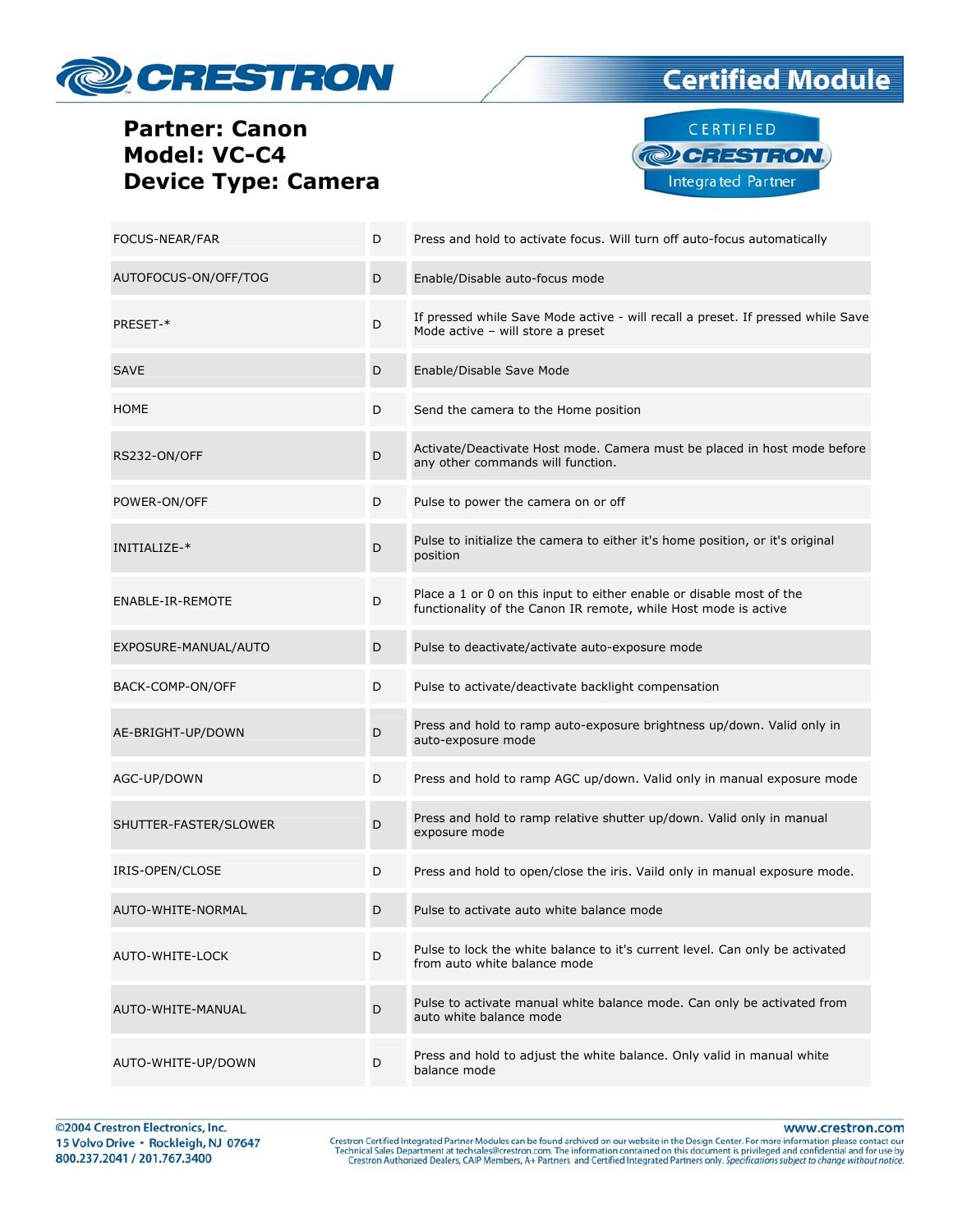





| CPC-2000 * JOYSTICK           | A         | Joystick controls to be routed from a Crestron CPC-2000 Joystick Controller                                                    |
|-------------------------------|-----------|--------------------------------------------------------------------------------------------------------------------------------|
| CPC-2000 * SPEED              | Α         | Joystick Speed Knob controls to be routed from a Crestron CPC-2000<br>Joystick Controller                                      |
| C2N-CAMIDJ Iris Auto Button   | D         | Digital Signal connected to the IrisAutoBtn output of the C2N-CAMIDJ                                                           |
| C2N-CAMIDJ Iris Manual Button | D         | Digital Signal connected to the IrisManualBtn output of the C2N-CAMIDJ                                                         |
| C2N-CAMIDJ Focus Button       | D         | Digital Signal connected to the FocusBtn output of the C2N-CAMIDJ                                                              |
| C2N-CAMIDJ_Zoom_Button        | D         | Digital Signal connected to the ZoomBtn output of the C2N-CAMIDJ                                                               |
| C2N-CAMIDJ_Pan_Button         | D         | Digital Signal connected to the PanBtn output of the C2N-CAMIDJ                                                                |
| C2N-CAMIDJ_Tilt_Button        | D         | Digital Signal connected to the TiltBtn output of the C2N-CAMIDJ                                                               |
| C2N-CAMIDJ Speed Fast         | D         | Digital Signal connected to the JoystickTopBtn output of the C2N-CAMIDJ                                                        |
| C2N-CAMIDJ_Speed_Slow         | D         | Digital Signal connected to the JoystickBtmBtn output of the C2N-CAMIDJ                                                        |
| C2N-CAMIDJ_Wheel_*            | D         | Digital Signals connected to the Wheel* outputs of the C2N-CAMIDJ                                                              |
| C2N-CAMIDJ_Pan                | Α         | Analog signal connected to the Pan output of the C2N-CAMIDJ                                                                    |
| C2N-CAMIDJ_Tilt               | Α         | Analog signal connected to the Tilt output of the C2N-CAMIDJ                                                                   |
| C2N-CAMIDJ Zoom               | Α         | Analog signal connected to the Zoom output of the C2N-CAMIDJ                                                                   |
| C2N-CAMIDJ Speed Adjust       | A         | Analog signal connected to the SpeedAdjust output of the C2N-CAMIDJ                                                            |
| CANON-RX\$                    | S         | Serial signal to be routed to a 2-way RS232 port                                                                               |
| ADDRESS(0-9)                  | P         | Address of the camera (as set in the camera's on-screen menu). Should be a<br>number from 0-9 with no suffix                   |
| TILT-*-SPEED-HEX              | P         | Fields specifying the slow medium and fast speeds for tilt. Should be a three<br>digit hex number from 008-26E with no suffix. |
| PAN-*-SPEED-HEX               | P         | Fields specifying the slow medium and fast speeds for pan. Should be a<br>three digit hex number from 008-320 with no suffix.  |
| ZOOM-*-SPEED-HEX              | ${\sf P}$ | Fields specifying the slow and fast speeds for zoom. Should be a single digit<br>number from 0-7 with no suffix.               |

www.crestron.com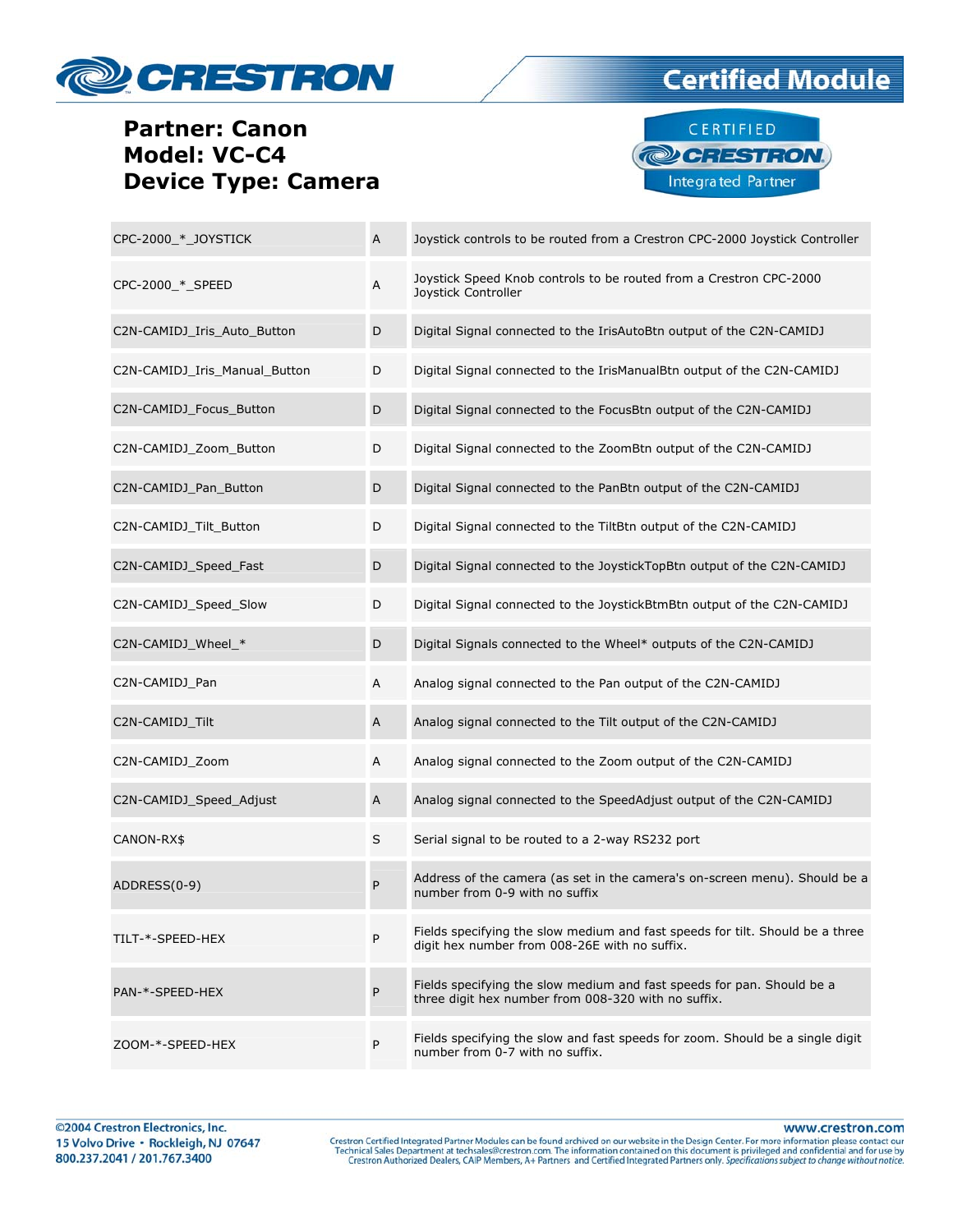

## **Certified Module**



| <b>FEEDBACK:</b>                 |             |                                                                                                                  |
|----------------------------------|-------------|------------------------------------------------------------------------------------------------------------------|
| AUTOFOCUS-ON/OFF-FB              | D           | Simulated feedback indicating when autofocus mode is on/off                                                      |
| PRESET-*-FB                      | D           | Indicates the last preset selected                                                                               |
| SAVE-FB                          | D           | High while save mode is active                                                                                   |
| PRESET-BUSY                      | D           | High while the camera is moving to a preset. Another preset cannot be<br>selected while this output is high      |
| EXPOSURE-*-FB                    | D           | Simulated feedback indicating auto-exposure on/off                                                               |
| BACK-COMP-*-FB                   | D           | Simulated feedback indicating backlight compensation on/off                                                      |
| AE-BRIGHT-LEVEL                  | Α           | Analog signal indicating the relative level of AE Brightness. Should be routed<br>to a bargraph on a touch panel |
| <b>AGC-LEVEL</b>                 | Α           | Analog signal indicating the relative level of AGC. Should be routed to a<br>bargraph on a touch panel           |
| SHUTTER-LEVEL                    | Α           | Analog signal indicating the relative shutter speed. Should be routed to a<br>bargraph on a touch panel          |
| <b>IRIS-LEVEL</b>                | A           | Analog signal indicating the relative iris level. Should be routed to a<br>bargraph on a touch panel             |
| AUTO-WHITE-*-FB                  | D           | Simulated feedback indicating the current white balance mode                                                     |
| AUTO-WHITE-LEVEL                 | A           | Analog signal indicating the relative level of white balance. Should be routed<br>to a bargraph on a touch panel |
| C2N-CAMIDJ Iris Auto Button Fb   | D           | Digital Signal connected to the IrisAutoLEDLED-F signal on the C2N-CAMIDJ                                        |
| C2N-CAMIDJ Iris Manual Button Fb | D           | Digital Signal connected to the IrisManualLED-F signal on the C2N-CAMIDJ                                         |
| C2N-CAMIDJ_Focus_Button_Fb       | D           | Digital Signal connected to the FocusLED-F signal on the C2N-CAMIDJ                                              |
| C2N-CAMIDJ_Zoom_Button_Fb        | D           | Digital Signal connected to the ZoomLED-F signal on the C2N-CAMIDJ                                               |
| C2N-CAMIDJ Pan Button Fb         | D           | Digital Signal connected to the PanLED-F signal on the C2N-CAMIDJ                                                |
| C2N-CAMIDJ Tilt Button Fb        | D           | Digital Signal connected to the TiltLED-F signal on the C2N-CAMIDJ                                               |
| C2N-CAMIDJ_Speed_Fast_Fb         | D           | Digital Signal connected to the SpeedHighLED-F signal on the C2N-CAMIDJ                                          |
| C2N-CAMIDJ Speed Slow Fb         | $\mathsf D$ | Digital Signal connected to the SpeedLowLED-F signal on the C2N-CAMIDJ                                           |

©2004 Crestron Electronics, Inc. 15 Volvo Drive · Rockleigh, NJ 07647 800.237.2041 / 201.767.3400

www.crestron.com